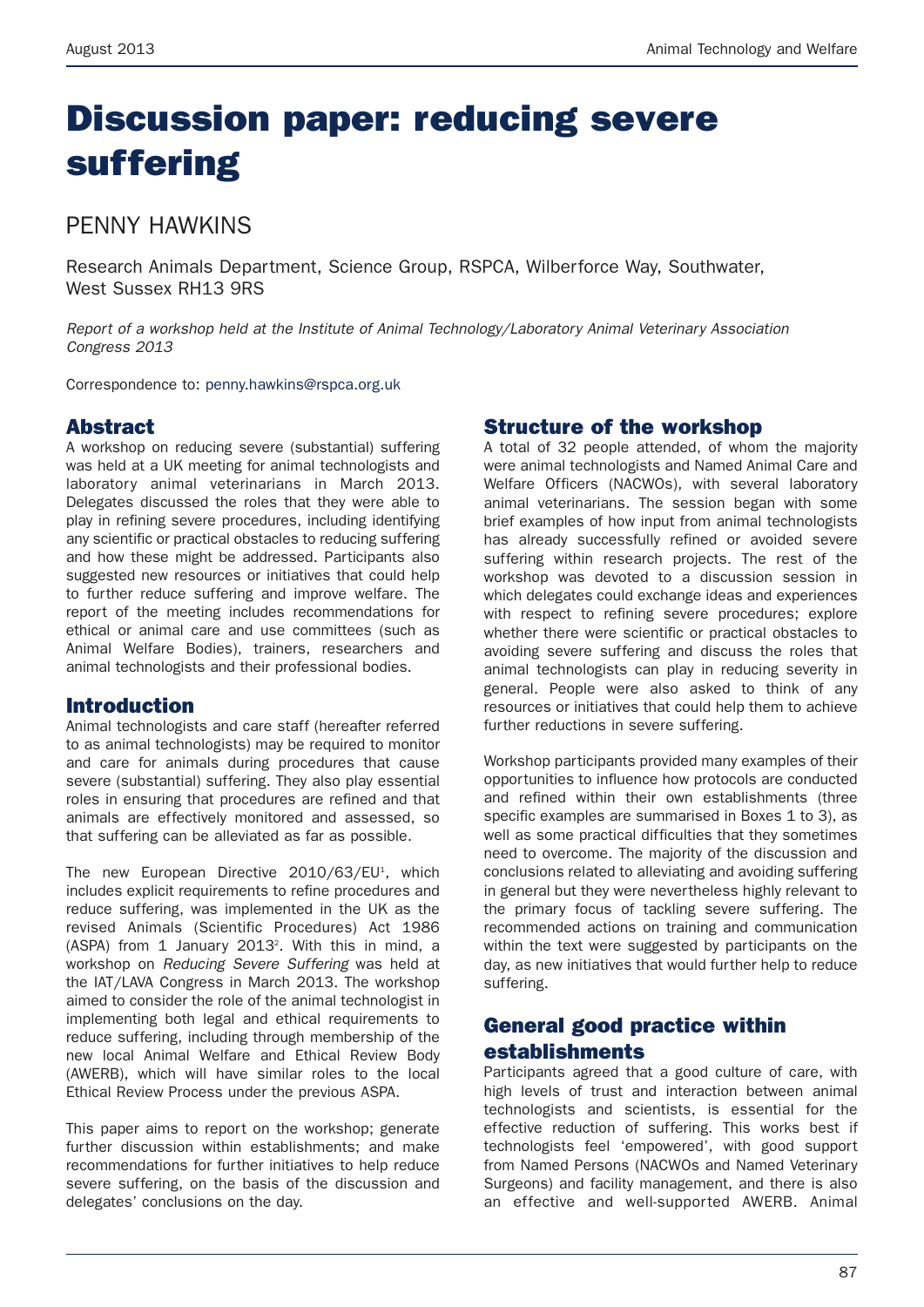technologists should be among the AWERB members and all technologists should have good access to the AWERB regardless of whether they are members.

With a good culture of care, there is increased opportunity for animal technologists to have input into protocols, procedures and study design – especially including refinements – at the project design stage. This may be through AWERB membership, or involvement in project 'teams'. Several delegates explained how project licence applications were circulated to animal technologists and Named Persons at an early stage within their establishments.

This kind of positive, open culture can be supported and informed by Home Office Inspectors. More experienced participants felt that Inspectors have become much more approachable than they used to be, with the result that the views and concerns of animal technologists were respected and supported by Inspectors and the relationship is more of a 'partnership'.

Opportunities to attend and participate in animal welfare or 3Rs meetings, such as those held by the RSPCA, UFAW, the NC3Rs, IAT and LASA<sup>3</sup>, were highly valued. Meeting with colleagues to discuss welfare and refinement issues is especially important at these events and the IAT was mentioned as a good means of liaising with other animal technologists.

Delegates also shared a variety of examples of good practice within their establishments relating to project review, welfare assessment and refinement, as listed below.

Mice were used in the safety assessment of an anticancer drug that caused endotoxic shock at some doses. Animal technologists liaised with external colleagues caring for animals undergoing similar adverse effects, where chips were used to transmit body temperature and enable better definition of humane endpoints. Temperature chips were used in the study and it was discovered that an endpoint of a 2°C drop in temperature could be used to prevent avoidable suffering.

#### **Box 1.** Refining an endpoint

### *Reviewing projects and monitoring outcomes*

- If licence applications are circulated to the AWERB in good time, any significant welfare issues and potential refinements can be identified and addressed well before the project begins. In some instances AWERBs have suggested pilot studies of protocols involving severe procedures, so that the actual impact on the animals can be better assessed and understood and refinements identified and trialled.
- Some establishments completed a form for each

protocol, setting out the species, strain, age, sex, housing and care, procedures and humane endpoints. These are located near the animals' housing so that they are accessible to all. In addition, a clearly defined plan of action for all animals in the event of welfare problems, including who to contact when out of hours, is displayed in all areas.

Regular or *ad hoc* retrospective reviews can be conducted, in which actual severity is assessed and the potential for refinement is reconsidered – rather than just one review at the end of the study.

## *Assessing welfare, recording and communicating observations*

- Effective day to day welfare assessment is critical, e.g. using scoring or 'traffic light' systems tailored to each project. Spending 'quality time' with the animals, including extra handling and socialisation, also helps to understand their normal behaviour and thus to better identify when there could be a welfare problem.
- Internal 'passports' help to alert staff to potential welfare issues for genetically altered (GA) animals, including heterozygous crosses. These documents are similar to the passports that have been developed for use when transporting  $GA$  animals<sup>3</sup> but with an emphasis and focus on local information requirements. For example, internal passports define in detail what is 'normal' for each line or cross, making it easier to detect animals with additional welfare problems.
- Technology can be used to communicate about animals within large or multi-site facilities. For example, some participants explained how they can take photographs of animals and send the images to Named Persons via secure email. Others used streaming video linkups to enable Named Persons or researchers to assess disease progression in animals.

#### *Refinement*

- Housing, husbandry and care refinements, such as ensuring appropriate groupings of social animals and providing environmental enrichment, can help to reduce suffering due to procedures as well as improving the quality of life for animals in general. Providing good quality housing has been shown to reduce both behaviours associated with pain and analgesic requirements<sup>5,6</sup>
- Some establishments regularly focus on refining humane endpoints, taking advantage of new technology where possible. This requires monitoring of relevant literature on both endpoints and potentially useful technological developments\* . For

–––––––––––––––––––––––––––––––––––––––––––––––––––––

This is within the remit of the Named Information Officer, whose role is discussed later, but others can also contribute towards accessing new knowledge.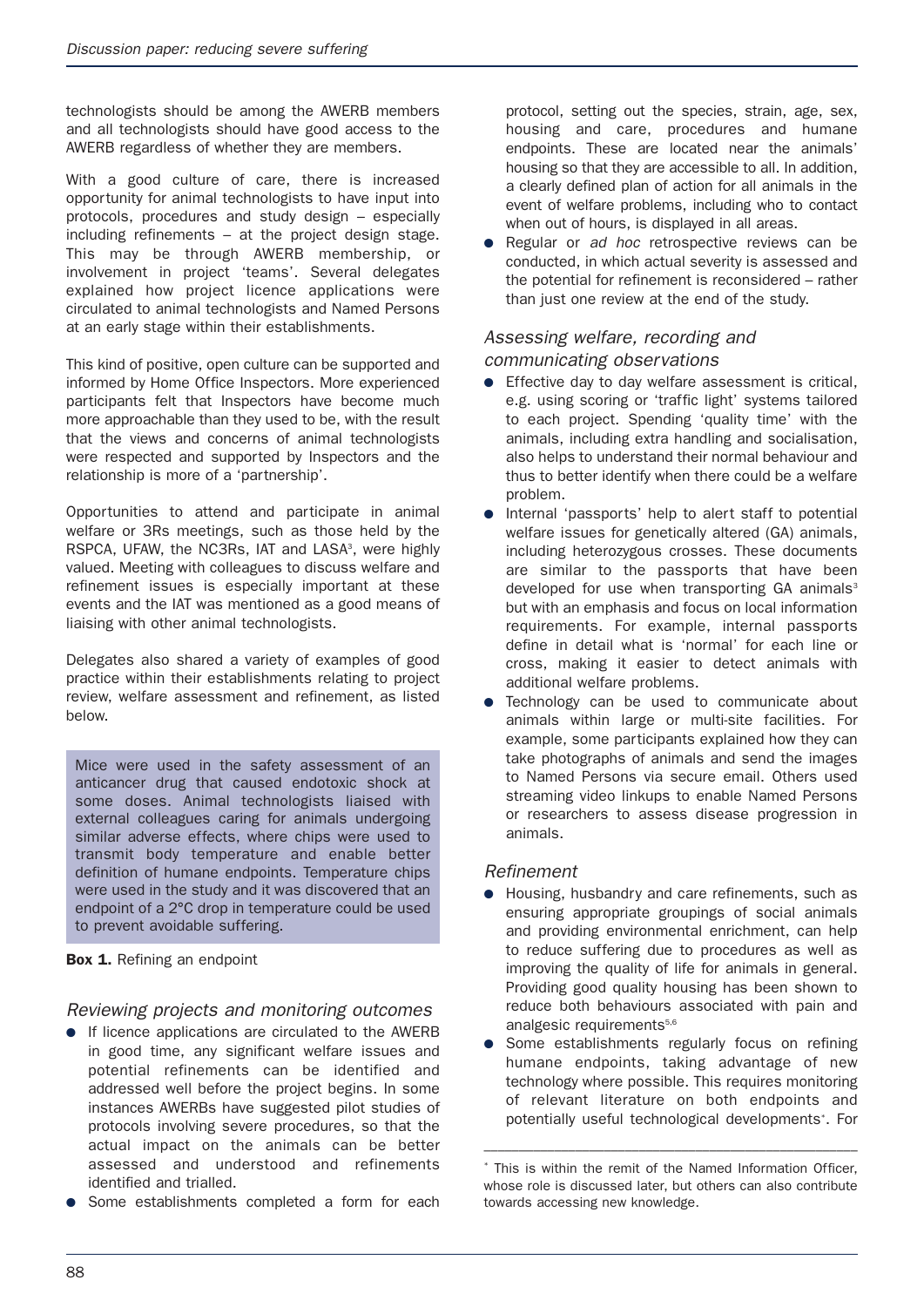example, infrared thermometers and implantable temperature transponders have been successfully used to refine endpoints and significantly reduce suffering in vaccine studies and some disease models<sup>7,8</sup>.

# **Training**

Good training in assessing and reducing suffering was regarded as essential. Those present at the workshop were satisfied with the level of training that they had received through a combination of modular licensee training, IAT qualifications and National Vocational Qualifications (NVQs). The consensus was that all animal technologists should do Home Office training modules 1 to 3 (which include ethics, the biology and husbandry of the species and recognising pain and distress), even if they did not conduct regulated procedures. This was because the modules were recognised to *instil the correct mind set* in trainees, which then has to be consolidated and built on through good in-house training and Continuing Professional Development (CPD).

C57/BL6 mice were bought in at six to eight weeks old and housed in groups of ten. This led to fighting so that groups had to be split up and animals disrupted. Animal technologists suggested altering husbandry protocols to permit some used nesting material to be transferred when cage cleaning and males and females were group housed in separate rooms. Problems with aggression ended and the mice are now successfully group housed.

#### **Box 2.** C57/BL6 management

It was felt that training should include up-to-date information on new approaches to assessing animal behaviour and welfare, such as 'grimace scales'<sup>9</sup>. Although it is not always feasible to implement techniques such as these locally, delegates took the view that keeping up with developments in these fields encourages people to think more about ways of assessing animals and to keep open minds about what causes animals to suffer and how animals may show subtle signs of suffering. A good level of ongoing access to literature (e.g. the IAT and UFAW Handbooks $10, 11$  and other resources is essential.

## **Recommended actions on training:**

● Ideally, all scientists should have to be animal technologists for a while. This would help researchers to gain better understanding of animals and their behaviour and to understand how technologists feel, so that they might perhaps consider more fully what they are asking technologists to do when severe procedures are involved. All researchers whose projects include severe procedures should at least go and see the animals undergoing these and observe the effects.

- More training in animal behaviour and biology should be provided for researchers, to enable better understanding of the impact of research on animals, the benefits of refinement and techniques for recognising and alleviating suffering.
- Work should be done to facilitate better recognition of more subtle indicators of poor welfare or suffering, as this can help to refine endpoints and – ideally – avoid severe suffering. This could include producing training resources including pictures and video clips of animals at different levels of suffering, not just severe (Figure 1). Some material like this is already available at the Assessing the Health and Welfare of Laboratory Animals website (http://www.ahwla.org.uk/).



**Figure 1.** This mouse is beginning to experience adverse effects associated with a tumour. Body shape and posture are slightly altered and the coat is slightly ruffled in appearance. Appropriate action at this point, and/or increased monitoring of the animal, could help to prevent more severe suffering. Photo credit: AHWLA

# **Communication**

All delegates emphasised that good communication was the most important factor with respect to reducing severe suffering and promoting consistency in how this is done. The US-based Laboratory Animal Welfare Training Exchange (www.lawte.org) was mentioned as a good example of facilitating communication on training issues, including the exchange of training materials. In the UK, communication about all 3Rs is one of the roles of the Named Information Officer (NIO). This post is one of the specific requirements for personnel in Directive 2010/63/EU<sup>1</sup>, as set out in Article 24 (1b): '*Member States shall ensure that each breeder, supplier and user has one or several persons on site who shall … ensure that the staff dealing with animals have access to information specific to the species housed in the establishment*.'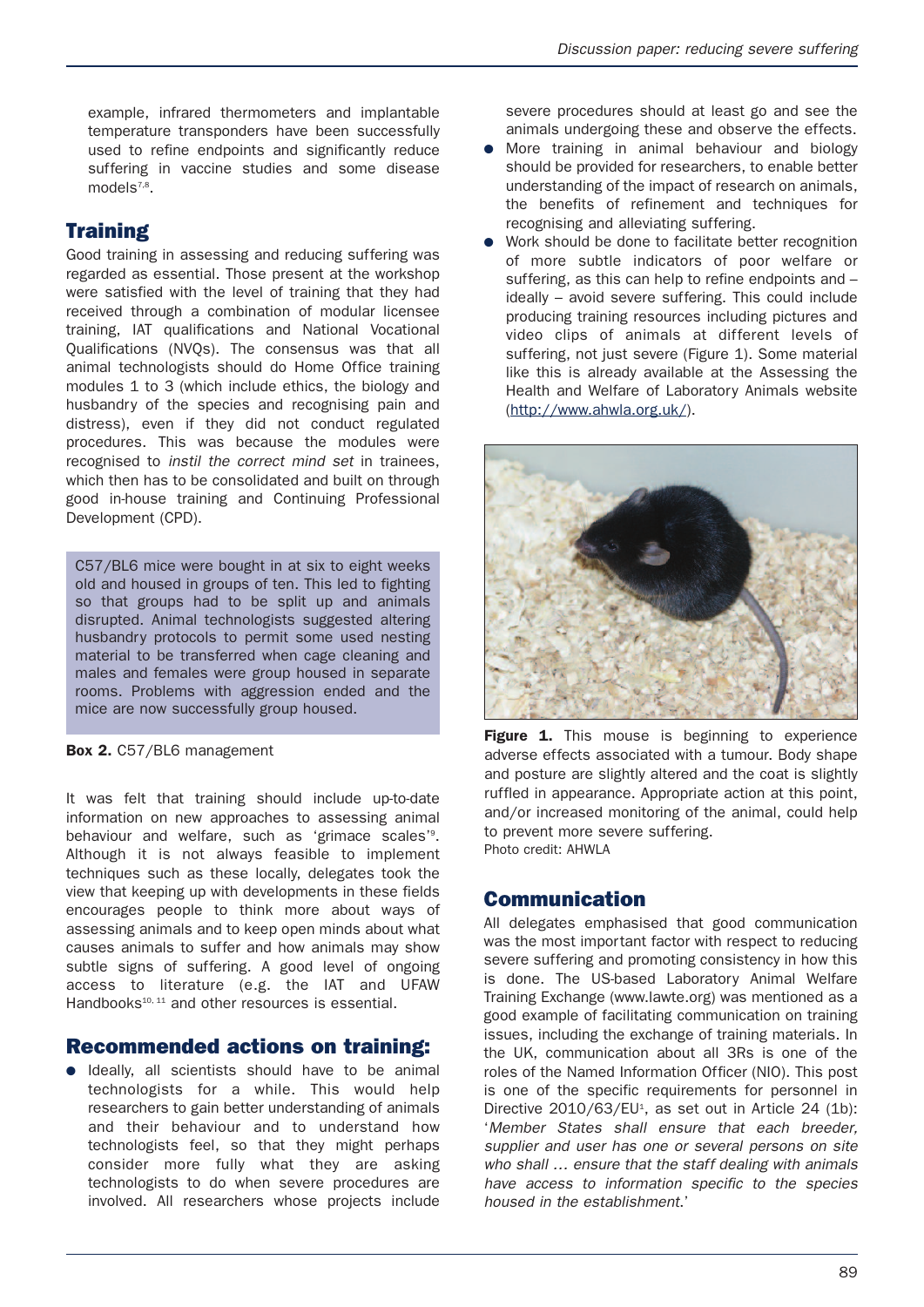The NIO may well be a senior animal technologist, although this is not a foregone conclusion and it is up to the local establishment to appoint the most suitable person. Whatever the background of the NIO, others can also take on the task of retrieving new information. For example, animal technologists can gather information from courses, meetings and colleagues. With respect to reducing severe suffering, technologists can encourage the NIO to specifically seek out information on refinement that is relevant to procedures at their establishment, or pass their own findings on to the NIO for further dissemination. The AWERB was also regarded as a valuable means of internal communication about refinement.

The importance of sharing information between animal technologists was a recurring theme and the ability to discuss the issue of severe suffering and exchange ideas and information about refinement and the culture of care, were both rated highly in participants' feedback forms at the end of the session. Delegates also mentioned actively using the IAT/EFAT journal (*Animal Technology and Welfare*) and meetings to communicate and exchange ideas on a range of topics including refinement.

A neuroscience researcher wanted to house guinea pigs individually post-surgery, due to concerns that they would gnaw one another's wound dressings. Animal technologists discussed further options with the researcher and pointed out that going from group housing to individual housing in an unfamiliar environment post-surgery could well affect results. It was agreed to pair house the guinea pigs following surgery and there were no problems.

#### **Box 3.** Guinea pig housing post-surgery

Approachable animal technologists, who cultivate good relations with scientific staff, were viewed as essential for building a culture of cooperation and good communication with respect to reducing and avoiding severe suffering and to refinement in general. This requires confidence and support, as outlined earlier (one group described how positive it was to be able to ask colleagues for a second opinion about an animal and be sure that they would be supported if necessary). Relationships can be greatly improved by initiatives that bring people with different roles together, such as internal seminars and discussions where researchers present an overview of their work to animal technologists, to provide a better understanding of the objectives, animal 'models' and potential benefits of their projects. This can help staff to suggest appropriate refinements and – very importantly – gives animal technologists more confidence to raise welfare concerns with researchers and ask for further discussion or for refinements to be implemented.

## **Recommended actions on**

## **communication:**

- Research and testing facilities should set up exchange programmes in which animal technologists and NACWOs could work at, or visit, other facilities to learn about refinement techniques and how these are researched, implemented and supported.
- Establishments should ensure that research staff include details of the level of suffering experienced by animals in their publications, with the refinements that were put in place to alleviate any pain or distress, so that other researchers can implement these. The ARRIVE guidelines provide a good basis for this approach $12$ .
- The IAT should set up an online chat room for animal technologists. As an example, the American Association for Laboratory Animal Science (AALAS) hosts the Techlink mailing list http:// www.aalas.org/online\_resources/listserves.aspx), but a UK equivalent is needed.

## **Some difficult issues**

Some delegates had found researchers reluctant to implement refinements (to husbandry or procedures) that would reduce or avoid severe suffering. This was usually due to concerns about introducing new variables, or generating data that would not be compatible with previous research – or sometimes for economic reasons, or simply the fear of change and a desire to maintain 'traditional' practice.

Participants had also experienced problems with respect to assessing animal suffering (and therefore being able to reduce it), which can 'drift' towards suboptimal practice which then becomes established as the norm. Under-implementation of refinement and ineffective assessment of severity can clearly both impact on the ability to reduce severe suffering and animal technologists need support if they are to challenge the *status quo* and improve practice. As minimising suffering is a requirement of the ASPA, support should always be forthcoming.

However, some delegates reported that they were increasingly able to negotiate with researchers about changing and refining experimental and husbandry protocols and about improving welfare assessment, due to the improved status of animal technologists and better trust between people with different responsibilities. This was also expressed as less of an 'us and them' situation.

A further problem identified by participants was the lack of time that there can be to implement some refinements, such as making proper observations of animals and undertaking habituation programmes (although it was noted that breeders could initiate the latter). The time factor was also an issue in pre-study